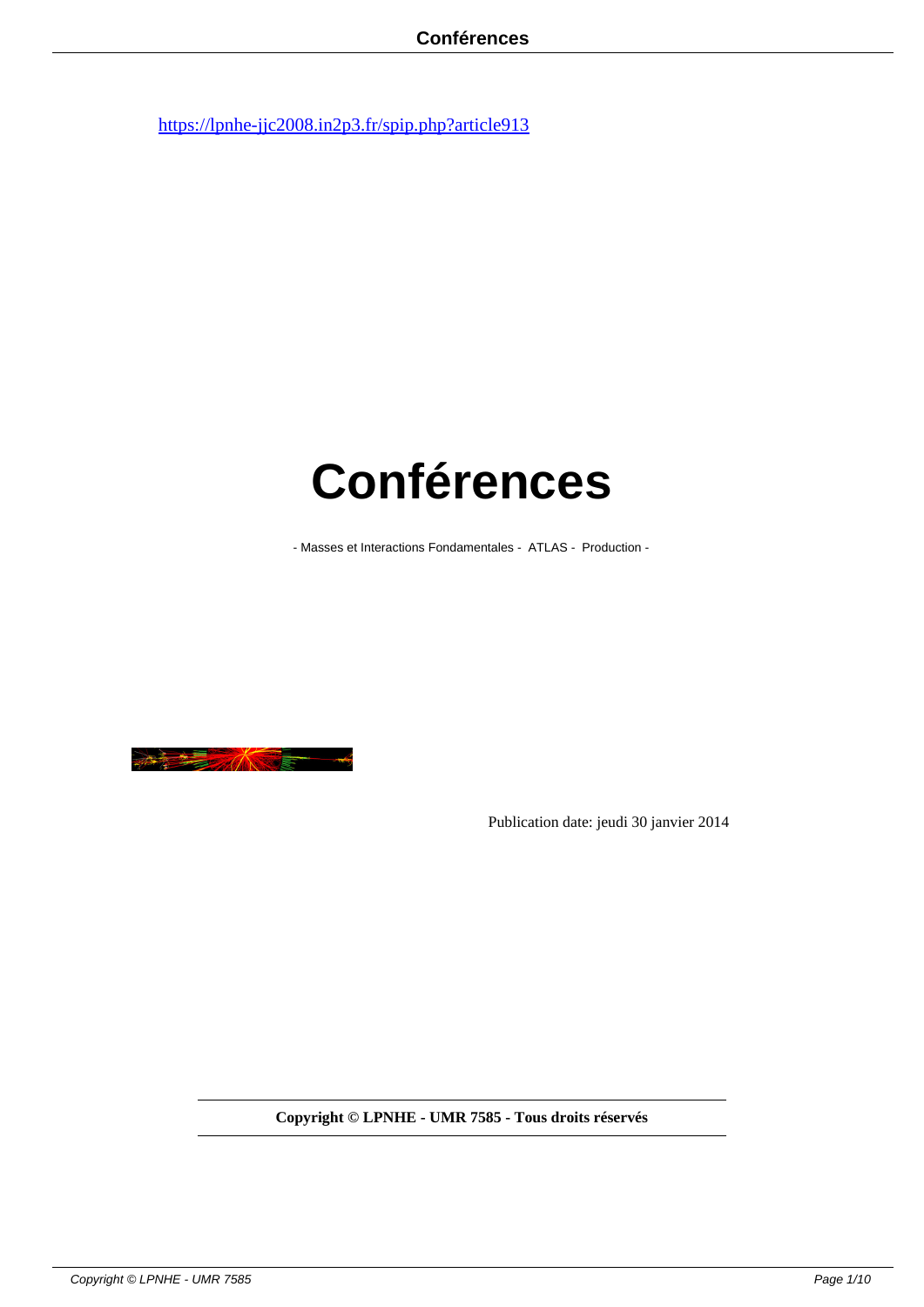Cette page donne la liste des communications à des conférences scientifiques données par des membres du groupe ATLAS du LPNHE Paris.

## **2021**

- • **Giovanni Calderini**, The ATLAS tracker system for HL-LHC, VERTEX2021, 27 septembre 2021, Virtual
- • **Yajun He**, Performance and calibration of boosted H(bb) tagging, including applications in physics analysis with ATLAS, BOOST2021, 2 aout. 2021, Virtual
- • **Irena Nikolic**, Performance of HPK Prototype LGAD sensors for the ATLAS High-Granularity Timing Detector HGTD, TIPP2021, 24th Mai 2021, Canada-virtual
- • **Sophie Trincaz-Duvoid**, A High-Granularity Timing Detector for the Phase-II upgrade of the ATLAS Calorimeter system : beam test results, BTTB 2021, 8-10 février 2021

#### **2020**

- • **Reina Camacho**, Higgs physics at the LHC : status and prospects, ComHEP2020, 30 Nov 2020, Virtual World
- • **Bogdan Malaescu**, Impact of correlations between a\_mu and alpha\_QED on the EW fit, Workshop on The hadronic vacuum polarization from lattice QCD at high precision, 20 Nov 2020, Virtual World
- • **Reina Camacho**, Higgs to bb, Higgs2020, 26 Oct 2020
- • **Bogdan Malaescu**, Latest results on Top, EW and SM, ICHEP2020, 28 July 2020, Virtual World
- • **Reina Camacho**, Advances in jet substructure techniques, BOOST2020, 20 July 2020, Virtual World
- • **Robert Hankache**, ATLAS Jet Measurements for PDFs and their Uncertainties, DIS 2020, mars 2020, New York, USA

- • **Robert Hankache**, Using jets as tools for searches for new physics at the LHC, ISMD 2019, septembre 2019, Santa-Fé, Nouveau Mexique, USA
- • **Jad Zahreddine**, (Poster) Modeling Radiation Damage to Pixel Sensors in the ATLAS Detector, RADECS 2019, septembre 2019, Montpellier, France
- • **Frédéric Deure**, Status and prospects of ATLAS (FR Cloud) computing, ICASC2019, septembre 2019, Sinaia, Roumanie
- • **Kun Liu**, Higgs studies in ATLAS and CMS, Corfou 2019, aout 2019, Corfou, Grèce
- • **Alexandre Leopold**, A High-Granularity Timing Detector for the Phase-II upgrade of the ATLAS Calorimeter system : detector concept, description and R&D and first beam test results, EPS-HEP 2019, juillet 2019, Gand, Belgique
- • **Giovanni Marchiori**, Search for rare and lepton flavor violating decays of the Higgs boson with the ATLAS detector, EPS-HEP 2019, juillet 2019, Gand, Belgique
- • **Ioannis Nomidis**, Measurement of cross sections in Higgs boson decays to two photons with the ATLAS detector, EPS-HEP 2019, juillet 2019, Gand, Belgique
- **Jad Zahreddine**, (Poster) Top quark mass measurement with ttbar events with Jpsi in the final state in ATLAS, TopLHC France 2019, mai 2019, Grenoble, France
- • **Bertrand Laforge**, Dark matter searches at the LHC, New Trands 2019, mai 2019, Odessa, Ukraine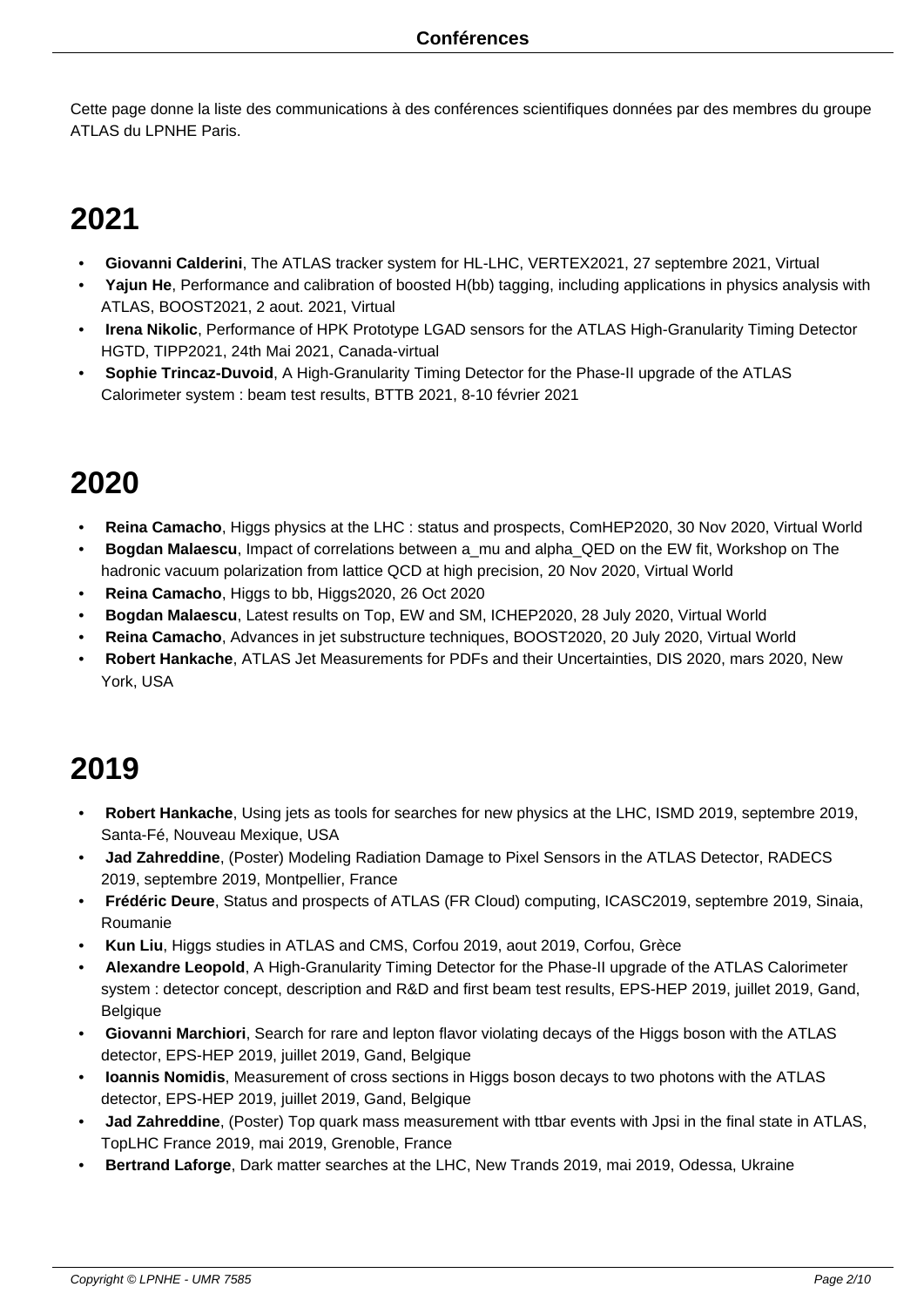- • **Marco Bomben**, Modeling Radiation Damage to Pixel Sensors in the ATLAS Detector, The 9th International Workshop on Semiconductor Pixel Detectors for Particles and Imaging, PIXEL2018, Taipei, Taiwan, décembre 2018
- • **Giovanni Marchiori**, Higgs studies in ATLAS, LHC Days 2018, Split, Croatie, septembre 2018
- • **Louis D'eramo**, New Higgs results form ATLAS, LHC Days 2018, Split, Croatie, septembre 2018
- • **Ahmed Tarek**, Measurement of Higgs boson fiducial and differential cross sections in the two-photon decay channel with 80 fb-1 of 13 TeV proton-proton collision data with the ATLAS detector, CORFOU 2018, Corfou, Grèce, aout 2018
- • **Bogdan Malaescu**, Inclusive and dijet production, QCD@LHC 2018, Dresde, Allemagne, aout 2018
- • **Reina Camacho**, SUSY searches electroweak production (ATLAS +CMS), SUSY2018, Barcelone, Espagne, juillet 2018
- **Ilaria Luise**, ATLAS observation of H-»bbbar decays in the VH production mode, Higgs Hunting 2018, Paris, juillet 2018
- • **Dilia Portillo**, Object based Missing Transverse Momentum Significance in the ATLAS Detector (poster), Boost 2018, Paris, juillet 2018
- **Renjie Wang**, Search for dark matter candidates in the channel of Mono-H(\$\to\gamma\gamma\$) at the ATLAS experiment, ICHEP 2018, Séoul, juillet 2018
- • **Ioannis Nomidis**, Higgs measurements in the Di-boson final state, Moriond EW 2018, La Thuile, Italie, mars 2018
- • **Bogdan Malaescu**, SM model measurements with the ATLAS detector, 7th International conference on High Energy Physics in the LHC Era (HEP 2018), Valparaiso, Chili, janvier 2018

#### **2017**

- **Renjie Wang**, Exotics searches in ATLAS, Beyond Standard Model From Theory to Experiment (BSM-2017), Hurghada, Egypte, décembre 2017
- • **Didier Lacour**, A High-Granularity Timing Detector for the Phase-II upgrade of the ATLAS Calorimeter system : detector concept description and first beam test results, CHEF 2017, Lyon, France, octobre 2017
- **Renjie Wang**, WIMP DM interpretation of Higgs Exotics searches in ATLAS, Collider Physics and the Cosmos, Arcetri, Italie, octobre 2017
- • **Lydia Roos**, Higgs boson studies in ATLAS, Second Iran & Turkey Joint Conference on LHC Physics, Teheran, Iran, octobre 2017
- • **Frédéric Derue**, Latest measurements on top properties in ATLAS, excluding single top, 10th International Workshop on Top Quark Physics Top 2017, Braga, Portugal, septembre 2017
- • **Audrey Ducourthial**, poster, Modeling Radiation Damage to Pixel Sensors in the ATLAS Detector (PSD11), Position Sensitive Detectors 11, The Open University, Milton Keynes, Angleterre, septembre 2017
- • **Bogdan Malaescu**, Hadronic contribution to (g-2)\_mu from e+e- annihilations, plenary talk at the First Workshop of the Muon g-2 Theory Initiative, Fermilab, USA, juin 2017
- **Renjie Wang**, Search for dark matter in mono-top signature, Top LHC France 2017, Marseille, France, mai 2017
- • **Bogdan Malaescu**, Scale choices, uncertainties and correlations for jet, Taming Unphysical Scales for Physical Predictions, Cambridge, Angleterre, mars 2017

## **2016**

• **Lydia Roos**, Higgs properties and measurement (including BSMH), Kruger2016, Kruger Park, Afrique du Sud,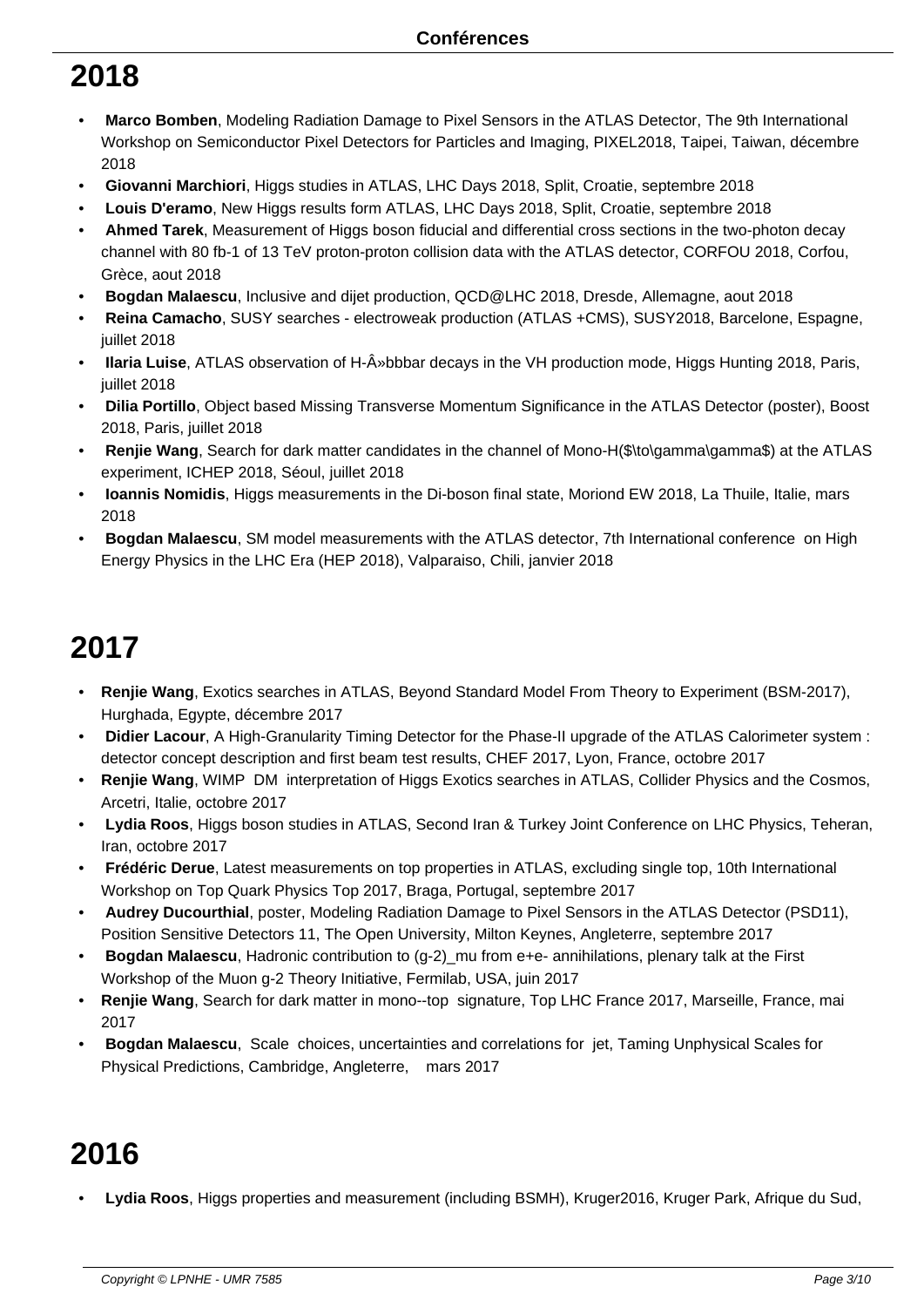- décembre 2016
- • **Alvaro Lopez**, Searches with the ATLAS detector for the Higgs boson produced in association with missing transverse momentum, Higgs coupling 2016, SLAC, USA, novembre 2016,
- **Renjie Wang**, Higgs+MET Dark Matter, GDR Terascale, Paris, France, novembre 2016
- • **Bogdan Malaescu**, Recent highlights of hard QCD with W and Z bosons, jets and photons by ATLAS, LHC Days, Split, Croatie, septembre 2016
- • **Yee Yap**, Search for high mass resonances through 2 gamma channel in ATLAS, LHC Days, Split, Croatie, septembre 2016
- • **Witek Krasny**, The Gamma Factory initiative, Physics Beyond Colliders Kickoff meetings, CERN, septembre 2016
- • **Witek Krasny**, The Gamma Factory as a polarized lepton source, 2016 POSIPOL workshop, Orsay, 15 septembre 2016
- • **Paolo Francavilla**, ATLAS+CMS Higgs run 1 Combinations, Higgs Hunting, Orsay, France, aout 2016
- • **Bertrand Laforge**, Determination of the Higgs boson properties with the ATLAS detector, ICHEP 2016, Chicago, USA, aout 2016
- • **Giovanni Marchiori**, Search for a high mass Z-photon resonance using the ATLAS detector, ICHEP 2016, Chicago, USA, aout 2016
- • **Stefano Manzoni** (poster), Electron and Photon energy measurement calibration with the ATLAS detector, ICHEP 2016, Chicago, USA, aout 2016
- • **José Ocariz**, Higgs Physics at the LHC, Latin-American Conference on High Energy Physics : Particles and Strings II, Cuba, La Havane, juillet 2016
- • **Dimitris Varouchas**, Jet calibration overview in ATLAS, Top LHC France, Lyon, mai 2016
- • **Mélissa Ridel**, Measurement of 4-jet production cross sections and transverse energy energy correlations in  $s = 7$  and  $8$  TeV proton proton collisions with the ATLAS detector, DIS 2016, DECSY, Mabourg, Allemagne
- • **Carlo Pandini**, Search for A to Zh(bb) in ATLAS at 13 TeV, Rencontres de Moriond, EW Interactions and Unified Theories, La Thuile, Aoste, Italie, mars 2016
- • **Marco Bomben**, TCAD simulations of LGAD devices using Silvaco software, 11th Trento Workshop, Paris, France, mars 2016
- • **Audrey Ducourthial**, Performance of Edgeless Silicon Pixel Sensors on p-type substrate for the ATLAS High-Luminosity Upgrade, 11th Trento Workshop, Paris, France, mars 2016

- • **Bogdan Malaescu**, alpha\_s extractions from ATLAS (EXP status & plans), Workshop on high-precision alpha\_s measurements : from LHC to FCC-ee, CERN, octobre 2015
- • **Bertrand Laforge**, Overview of Higgs boson measurement and searches with ATLAS, HEP-MAD15, Montpellier, 17 septembre 2015
- • **Giovanni Marchiori**, Higgs Physics in ATLAS, CORFU 2015, Ile de Corfou, Grèce, septembre 2015
- • **Dimitris Varouchas**, ATLAS LHC Run 2 jet performance, Boost 2015, University of Chicago, USA, aout 2015
- • **Francesco Crescioli**, FTK AMchip05 : an Associative Memory Chip Prototype for Track Reconstruction at Hadron Collider Experiments, EPS-HEP 2015, Vienne, Autriche, 22 juillet 2015
- • **Sophie Trincaz-Duvoid**, Top quark pair production measurements using the ATLAS detector at the LHC, QCD 2015, Montpellier, 29 juin 2015
- • **José Ocariz**, Experimental Review of Higgs Physics, Gordon Research Conference, Prospects of Particle Physics at the 13TeV Large Hadron Collider, Hong Kong, 7 juin 2015
- • **Carlo Pandini**, (poster) A Fast hardware Tracker for the ATLAS Trigger system, 13th Pisa Meeting on Advanced Detectors, Ile d'Elbe, Italie, mai 2015
- • **Giovanni Marchiori**, Experimental projections for rare Higgs decays, Workshop on the Physics at the High Luminosity LHC, CERN, mai 2015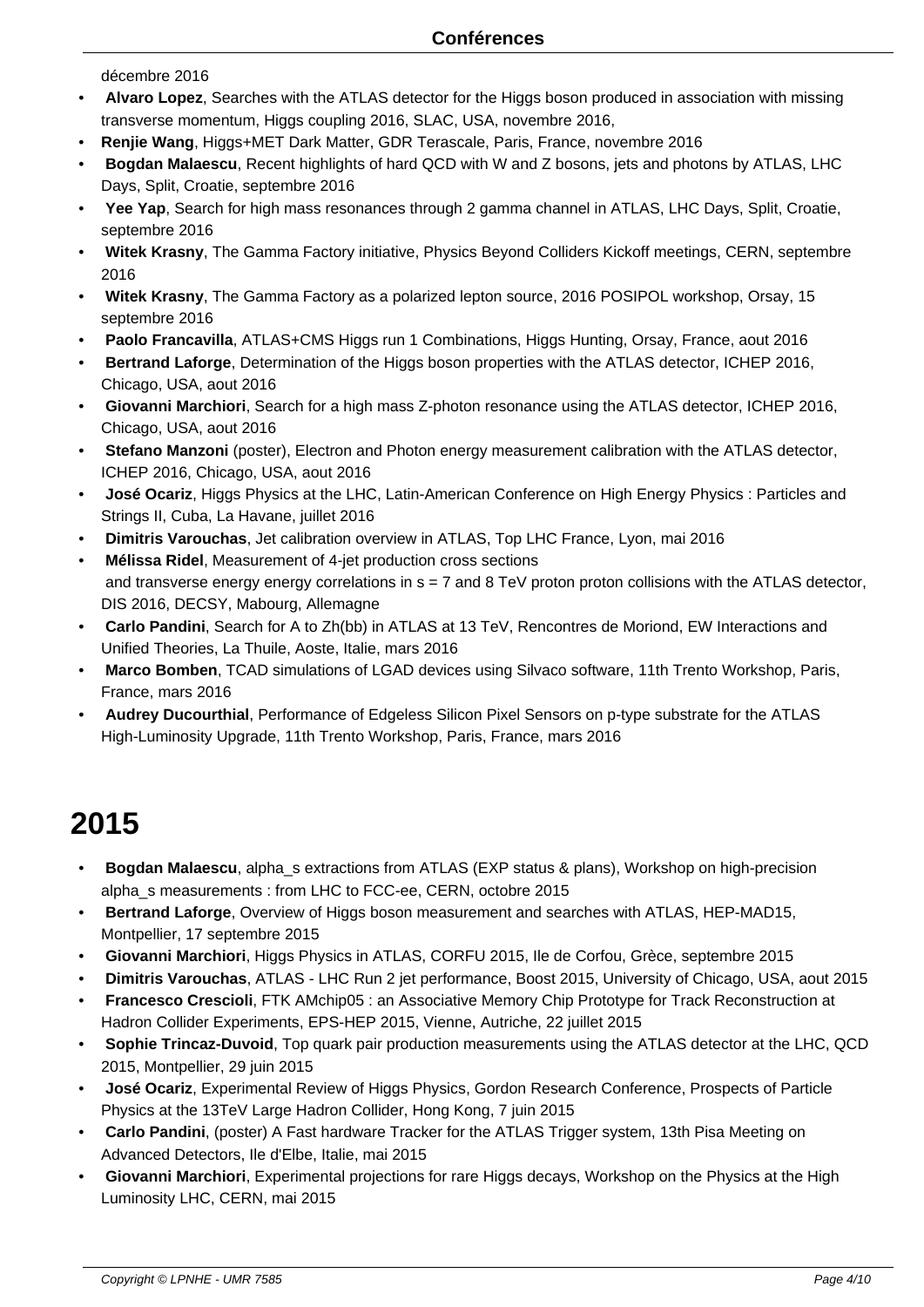- • **Sylvestre Pires**, Standard techniques of measurement of the top quark mass (ATLAS & CMS), atelier Top LHC France, Lyon, 18 mai 2015
- • **Dimitris Varouchas**, Experimental reinterpretation and differential measurements (ATLAS & CMS), atelier Top LHC France, Lyon, 19 mai 2015
- • **Giovanni Marchiori**, Towards the LHC Run2, 8th workshop of the France-Chine Particle Physics Laboratory", Hefei, Chine, avril 2015
- • **Witek Krasny**, The HIGS proposal and its highlights, Invited talk at the Epiphany Conference on Future High Energy Colliders, Cracovie, Pologne, janvier 2015

- • **Giovanni Marchiori**, Recent Higgs-boson results from ATLAS (invited talk), GDR Terascale workshop, LLR Palaiseau, décembre 2014
- • **Witek Krasny**, DPS and the Higgs signal at the LHC, Invited talk at the 6th International Workshop on Multiple Partonic Interactions, Cracovie, Pologne, novembre 2014.
- • **José Ocariz**, LHC Higgs results, Invisibles school and workshop 2014, Institut des Cordeliers, Paris, 14-18 juillet 2014
- • **Marco Bomben**, ATLAS Upgrades relevant for flavour physics, Xth Rencontres du Vietnam, Flavour Physics Conference, ICISE, Quy Nhon, Viet-Nam, juillet 2014
- • **Bogdan Malaescu**, Measurements of jet production properties in pp collisions with the ATLAS detector, ICHEP 2014, Valencia, Espagne, 2-9 juillet 2014
- • **Sandrine Laplace**, Higgs Boson Decays to Photons with the ATLAS Detector, ICHEP 2014, Valencia, Espagne, 2-9 juillet 2014
- Paolo Francavilla, Search for the Higgs boson in VH(bb) channel using the ATLAS detector, ICHEP 2014, Valencia, Espagne, 2-9 juillet 2014
- • **Aurélien Demilly**, Top properties in ATLAS, QCD2014, Montpellier, 30 Juin, 2014
- • **Frédéric Derue**, Top properties in ATLAS, The Second Annual Conference on Large Hadron Collider Physics, Columbia University, New York, U.S.A, 2-7 juin 2014
- • **Lydia Roos**, The Higgs boson in ATLAS and CMS, XXX-th International Workshop on High Energy Physics "Particle and Astroparticle Physics, Gravitation and Cosmology : Predictions, Observations and New Projects", Protvino, Russie, juin 2014
- • **Dimitris Varouchas**, Higgs into Fermions at ATLAS, La Thuile 2014, Les Rencontres de Physique de la Vallée d'Aoste, Italie, février 2014
- • **Camila Rangel**, SM and BSM Higgs results from the ATLAS experiment, Epiphany 2014, Cracovie, Pologne, 8 janvier 2014
- • **Sylvestre Pires**, Performance of the b-tagging with IBL, Epiphany 2014, Cracovie, Pologne, 9 janvier 2014

- • **Giovanni Marchiori**, Higgs results from ATLAS, Higgs and Beyond the Standard Model Physics at the LHC, Trieste, Italy)
- • **Guillaume Lefebvre**, Top quark production in the ATLAS detector of the LHC, High Energy Physics in the LHC Era 2013, Valparaiso, Chili, 16 décembre 2013
- • **Sylvestre Pires**, Performance of the b-tagging with IBL, Journées de Rencontre des Jeunes Chercheurs 2013, Baraste, France, décembre 2013
- • **Marco Bomben**, Development of Edgeless Silicon Pixel Sensors on P-Type Substrate for the ATLAS High-Luminosity Upgrade, 2013 IEEE Nuclear Science Symposium and Medical Imaging Conference, and Room-Temperature Semiconductor X-Ray and Gamma-Ray Detectors workshop, Séoul, corée du Sud, octobre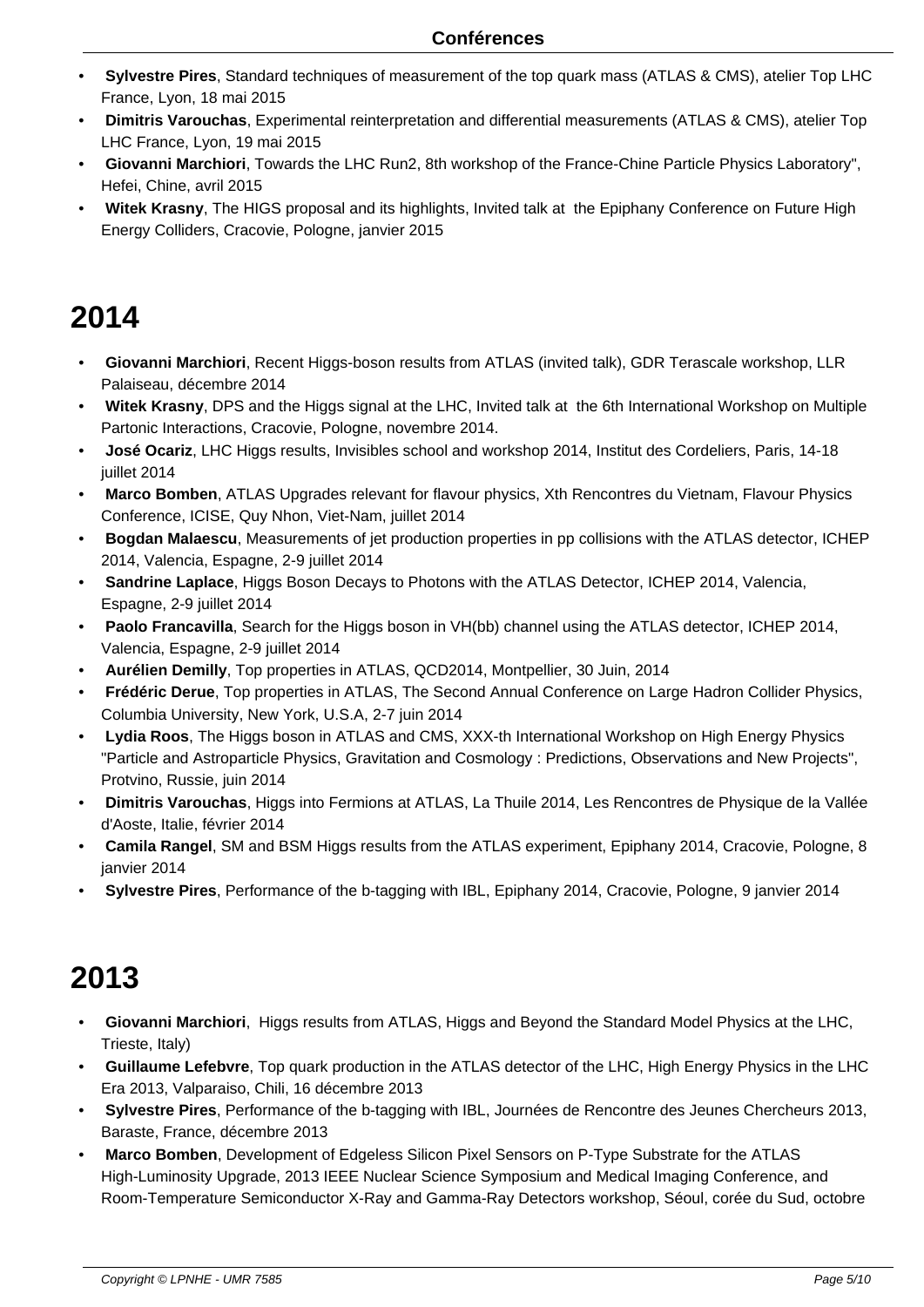- 2013
- • **Mélissa Ridel**, Review of results on Standard Model from the ATLAS experiment, International Conference on New Frontiers in Physics, Kolymbari, Crète, Grèce, septembre 2013
- • **Witek Krasny**, The challenges for precision measurements at the LHC, Rencontres du Vietnam Conference, Quy Nhon, aout 2013
- • **Marco Bomben**, Performance Of Thin Edgeless N-on-p Planar Pixel Sensors For ATLAS Upgrades, The International Workshops on Radiation Imaging Detectors 2013, Paris, France, juin 2013
- • **Giovanni Calderini**, Higgs to gamma gamma in ATLAS, Higgs hunting 2013, Orsay, France, juillet 2013
- • **Iréna Nikolic-Audit**, Overview of recent ATLAS results, The XXI International Workshop High Energy Physics and Quantum Field Theory, Saint Petersbourg, Russie, juin 2013
- • **Mélissa Ridel**, Measurement of the production cross section of the top quark at LHC on behalf of the ATLAS and CMS experiments, Conference Photon 2013, Paris, France, mai 2013
- • **Witek Krasny**, Hunting for Pseudoscalars and Scalars with nuclei as search tools, MIT Workshop, Boston, mai 2013
- • **Olivier Davignon**, Measurement of Properties of the Higgs boson in the diboson channels using the ATLAS detector, Pheno2013, Pittsburgh, USA, mai 2013
- • **José Ocariz**, Couplings measurement of Higgs boson (ATLAS/CMS), GDR Terascale, Montpellier, France, mai 2013
- • **B. Malaescu**, convener of the « QCD and Hadronic Final State » session ; plenary talk summarizing the experimental t[alks of the session, PoS DIS2013 \(2013\) 020, DIS2013,](https://indico.in2p3.fr/event/8276/session/2/contribution/5) Marseille, avril 2013
- • **Sandro De Cecco**, Higgs to di-photons in ATLAS and CMS, Standard Model @LHC, Freiburg im Brigsau, Allemagne, avril 2013
- • **Witek Krasny**, Exploring Confinement at CERN, DIS Conference, Marseille, avril 2013
- • **Giovanni Calderini**, ATLAS upgrade, Rencontres françaises sur la physique des hautes énergies au LHC, LHC France 2013, Annecy, France, avril 2013
- • **Olivier Davignon**, Higgs to 2 photons in ATLAS, Rencontres françaises sur la physique des hautes énergies au LHC, LHC France 2013, Annecy, France, avril 2013
- • **Camila Rangel-Smith**, Radiative Z decays in ATLAS, Rencontres françaises sur la physique des hautes énergies au LHC, LHC France 2013, Annecy, France, avril 2013
- • **Frédéric Derue**, ATLAS resuls on inclusive top quark pair production cross section in dilepton channel, Rencontres françaises sur la physique des hautes énergies au LHC, LHC France 2013, Annecy, France, avril 2013
- • **Frédéric Derue**, Summary of top quark activities in ATLAS France, Journées de discussion sur la physique du quark top dans ATLAS et CMS en France, Lyon, France, mars 2013
- **Bogdan Malaescu**, Hadronic tau and e+e- spectra, contribution to (g-2) mu and QCD studies, plenary talk and convener of one session at the Workshop on Determination of the Fundamental Parameters of QCD, Singapour, mars 2013
- • **Bertrand Laforge**, Can we go further than single signal processing in LAr using calibration data ?, Workshop on ATLAS calorimeter energy reconstruction, Rio de Janeiro, Brésil, février 2013

- • **Camila Rangel Smith**, Z radiative decays studies and Higgs searches in the gamma gamma and Z gamma channel, Journées Jeunes Chercheurs 2012, Munster, France, décembre 2012
- • **Aurélien Demilly**, Mesure de la masse du quark top dans le canal dileptonique eµ avec la méthode des éléments de matrice avec ATLAS au LHC, Journées Jeunes Chercheurs 2012, Munster, France, décembre 2012
- • **Guillaume Lefebvre**, Etude de la résolution en énergie des électrons et des photons au détecteur ATLAS, Journées Jeunes Chercheurs 2012, Munster, France, décembre 2012
- • **José Ocariz**, SM Higgs search in ATLAS, GDR Terascale, Orsay, France, novembre 2012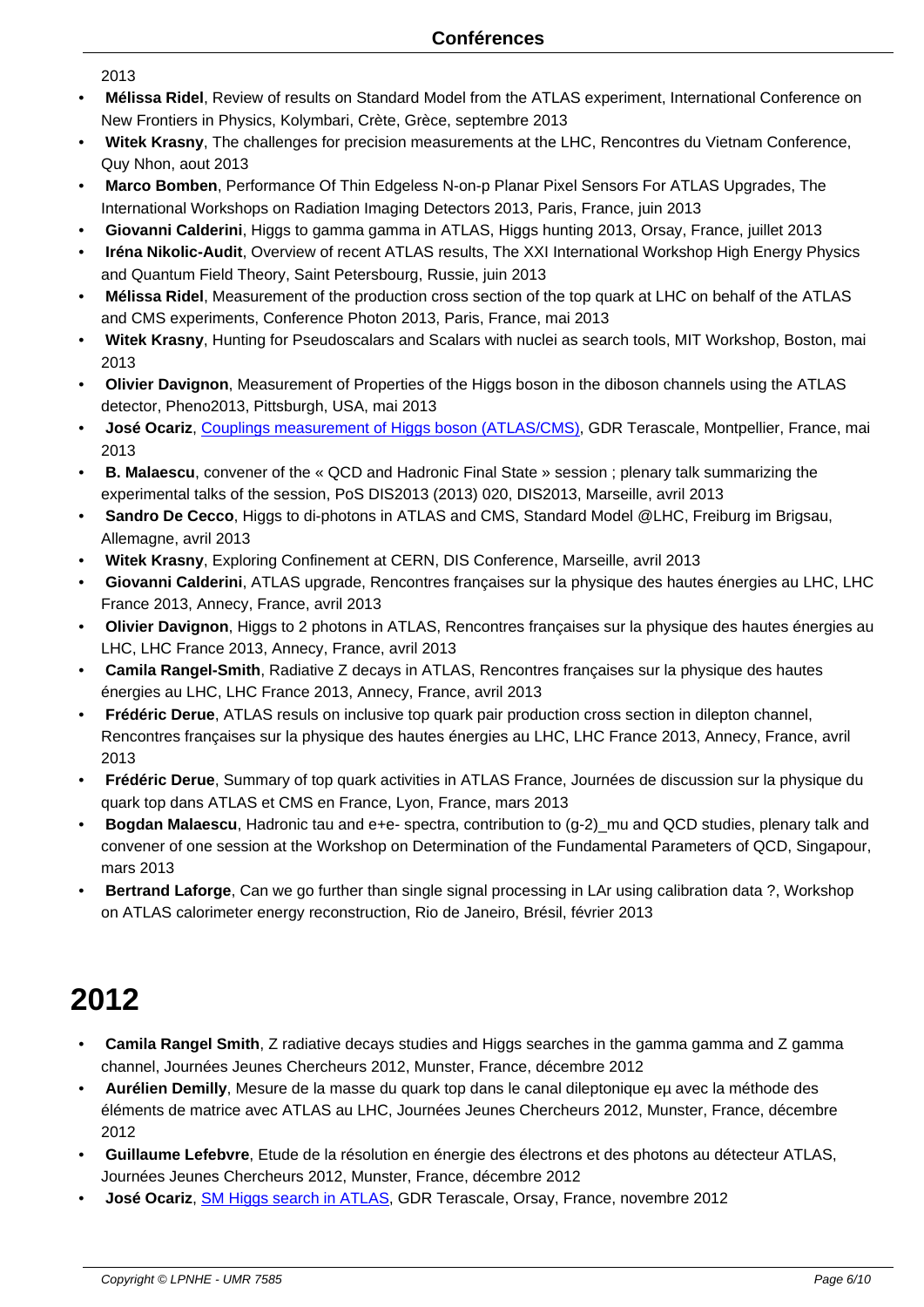- • **Marine Kuna**, Higgs searches with the ATLAS experiment at the LHC, PPC2012, novembre 2012
- • **Marco Bomben**, Novel Silicon n-in-p Edgeless Planar Pixel Sensors for the ATLAS upgrade, 9th International Conference on Radiation Effects on Semiconductor Materials Detectors and Devices, Florence Italie, octobre 2012
- • **Giovanni Marchiori**, ATLAS Photon measurements, Workshop of the Working Group on Electroweak precision measurements at the LHC, and PDF4LHC", CERN, octobre 2012
- • **Bogdan Malaescu**, Evaluation of alpha\_s using the ATLAS inclusive jet cross-section data, QCD2012, Montpellier, France, avril 2012
- • **Sandrine Laplace**, Higgs boson search at ATLAS, SUSY 2012, 20th International Conference on Supersymmetry and Unification of Fundamental Interactions Peking University, Pékin, Chine, aout 2012
- • **Frédéric Derue**, ATLAS results on top quark pair production cross section at the LHC, ICHEP2012, Melbourne (Australie), juillet 2012
- • **Bertrand Laforge**, Searches for a low mass Higgs at ATLAS, CIPANP2012, St Petersburg, Florida (USA), mai 2012
- Heberth Torres, Search for the SM Higgs Boson in H-» gamma gamma with ATLAS, Second MCTP Spring Symposium on Higgs Boson Physics (SPRING 2012), University of Michigan (USA), avril 2012
- • **Bogdan Malaescu**, Inclusive jet production measured with ATLAS, and constraints on PDFs, DIS2012, Bonn, Allemagne, mars 2012
- • **B. Malaescu**, Evaluation of alpha\_s using the ATLAS inclusive jet cross-section data, QCD 2012, Montpellier, juillet 2012
- • **Witek Krasny**, A proposal for absolute luminosity measurement at the LHC at 1 %, CERN workshop : Lumi days, février 2012

- • **Camila Rangel Smith**, El Higgs y el hambre de los pueblos : Discusion de los Ultimos resultados en la busqueda del boson de Higgs, Centro Nacional de Calculo Cientifico Universidad de los Andes (CECALCULA), Mérida , Venezuela, 14 décembre 2011
- **Heberth Torres**, Perspectivas del analisis H-»gammagamma en el experimento ATLAS, Tercera Reunion Colombo-Venezolana de Relatividad, Campos y Gravitacion, Curiti, Santander-Colombia, 1-3 décembre 2011
- • **Olivier Davignon**, Search for Standard Model Higgs boson in the two-photon final state in ATLAS, Poster présenté à HCP 2011, Paris, novembre 2011
- • **Frédéric Derue**, ATLAS results on Standard Model and Heavy Ions, Crimea 2011 alushta, Crimée, Ukraine, septembre 2011
- Stéfania Bordoni, Measurements of the inclusive electron cross-section in proton-proton collisions at sqrt s = 7 TeV with the ATLAS detector, poster présenté à EPS 2011, Paris, juillet 2011
- • **Giovanni Marchiori**, Recent Results of the ATLAS Upgrade Planar Pixel Sensor R&D Project, 10th International Conference on Large Scale, Applications and Radiation Hardness of Semiconductor Detectors (RD11), Florence, Italie, juillet 2011
- • **Bertrand Laforge**, Photon Physics in ATLAS, ICPPL Workshop, Jinan, Chine, 2011
- • **Marco Bomben**, Pixel Sensor R&D Project technology and Instrumentation in Particle Physics 2011, Chicago, USA, juin 2011
- • **Timothée Theveneaux-Pelzer**, Electron efficiency measurement at low energies with J/psi in ATLAS, poster présenté à EPS 2011, Paris, juillet 2011
- • **Lydia Roos**, Results on QCD jet and photon production in ATLAS, Blois 2011, Blois (France), mai 2011
- • **José Ocariz**, Search for Higgs to gamma+gamma at ATLAS, Photon 2011, Spa (Belgique), mai 2011
- • **Giovanni Marchiori**, Measurements of isolated prompt photons in ATLAS, XIX International Workshop on Deep-Inelastic Scattering and Related Subjects (DIS 2011), NewPort News, VA USA, avril 2011
- • **Witek Krasny**, Remarks on the PDF systematics in the measurement of MW, CERN workshop on EW physics with W and Z bosons, CERN, avril 2011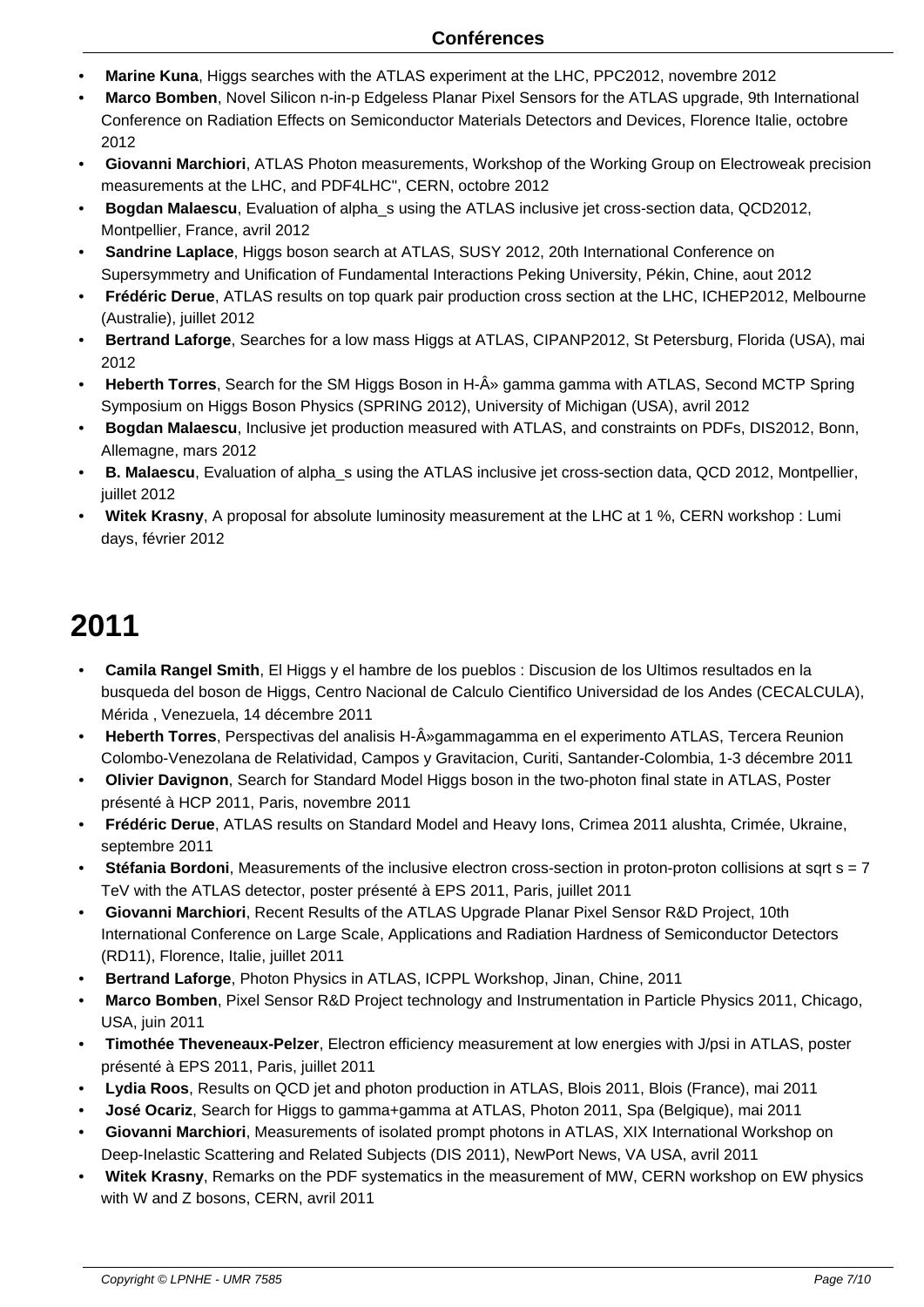- • **Yuan Li**, Search for the SM and MSSM Higgs boson(s) with ATLAS 2010 data (poster), LHCC, mars 2011
- • **Timothée Theveneaux-Pelzer**, Electron performance with J/psi with the ATLAS detector, Epiphany conference on the first year of the LHC, Cracovie, Pologne, janvier 2011

- • **Witek Krasny**, The PDFs for the era of precision electroweak programme at the LHC, Assemblée plénière du GDR Nucleacute ;on, Saclay, novembre 2010
- • **Witek Krasny**, Workshop introductory talk, workshop on Challenges for Precision physics, LPNHE, Paris, décembre 2010
- • **Yuan Li**, Higgs to gamma gamma analysis at ATLAS, Higgs 1010, Orsay, France, juillet 2010
- • **Bertrand Laforge**, A Free Running Architecture for the ATLAS LAr Calorimeter Readout Electronics at Super-LHC (poster), Real-Time 2010 Conference, Lisbone, Portugal, mai 2010

## **2009**

- • **Giovanni Calderini**, Electrical simulations of silicon pixel sensors under development for the upgrade of the ATLAS experiment at CERN, 7th Hiroshima Symposium on Development and Application of Semiconductor Tracking Detectors, Hiroshima (Japon), aout 2009
- • **Witek Krasny**, The challenges for precision physics at the LHC, Invited talk at the School of Particles and Accelerators : 1st IPM meeting on LHC physics, Isfahan (Iran), avril 2009
- • **Witek Krasny**, Mono-energetic electron and gamma-ray beams at cern, Workshop on New Opportunities in the Physics Landscape at CERN, CERN, mai 2009
- • **José Ocariz**, El LHC en accion : el futuro ha empezado !, VIIe congress of the Venezuelan, Physical Society, Caracas (Venezuela), décembre 2009

## **2008**

- • **Witek Krasny**, The gauge model of triger, data acquisition, and data analysis for the LHC, Epiphany conference, Cracovie (Pologne), janvier 2008
- • **Witek Krasny**, Radiative corrections to dis.Talk, Epiphany conférence, Cracovie (Pologne), janvier 2008
- • **Witek Krasny**, O(1%) Luminosity measurement at the LHC, Workshop on High Energy Photon Collisions at LHC - CERN, Genève, avril 2008
- • **Philippe Schwemling**, The ATLAS liquid argon calorimeters : Construction, integration, commissioning and performance from selected beam-test results, 10th International Conference on Instrumentation for Colliding Beam Physics (INSTR08) Novossibirsk (Russie), février 2008
- • **Bertrand Laforge**, The Readout of the ATLAS LAr Calorimeter:Online Energy and Time Calculation, IEEE-08, octobre 2008
- • **Pietro Cavalleri**, Top quark mass measurement with ATLAS, Physics at LHC 2008, Split, Croatie, septembre 2008

## **2007**

• **José Ocariz**, Fisica experimental de altas energias en colisionadores, 4th Lago Workshop, Mérida (Venezuela),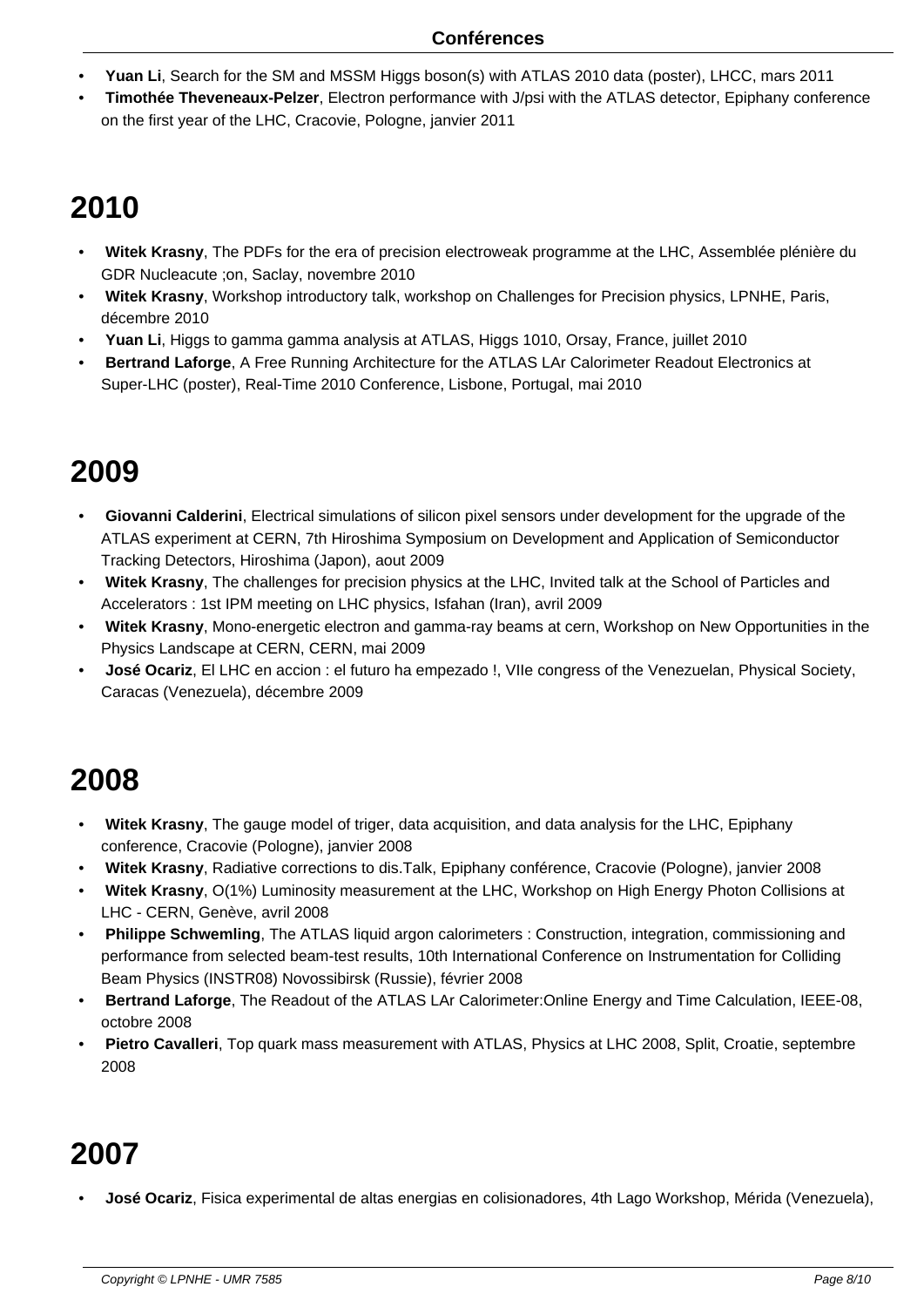juillet 2007

• **Witek Krasny**, SM expectations at LHC, FourSeas2007, mai 2007

#### **2006**

- • **Bertrand Laforge**, The ATLAS Liquid Argon Calorimeter : Construction, Integration, Commissioning, NSS2006, octobre 2006
- • **Frédéric Derue**, B physics at ATLAS, QCD06, Montpellier, France, juillet 2006
- • **Iréna Nikolic-Audit**, Recent Results on the Uniformity of the Liquid Argon Calorimeter Measured in Test Beams, CALOR-06, Chicago, USA, juin 2006

## **2005**

- • **Frédéric Derue**, e/gamma ID at ATLAS, comparing with MC and test beam data, HCP-2005 les Diablerets, Suisse, juillet 2005
- • **Marc Escalier**, Higgs Search at the LHC, DIS05, Madison, Wisconsin, USA, mai 2005
- • **Witek Krasny**, Generic and Dedicated Searches at the LHC, Physics at the LHC Workshop, Les Houches, mai 2005
- • **Witek Krasny**, The Femto-Experiment for the LHC : The W-Boson Beams and their Targets, CERN Workshop on pA collisions at the LHC, Geneva, mai, 2005
- • **Witek Krasny**, The Contemporary Research Tools and Research Methods in High Energy Physics, International Doctoral Studies in Physics, Krakow, october-december 2005

## **2004**

• **Witek Krasny**, Forward Physics with Electron Beam at the LHC, LHC workshop on forward physics. Rio de Janeiro, avril 2004

- • **Marc Escalier**, Kaluza-Klein modes of W,Z, physics at LHC 2003, Prague, république Tcheque, juillet 2003
- • **Philippe Schwemling**, ATLAS : Electromagnetic Calorimetry and e/gamma Performance, IV International Symposium on LHC Physics and Detectors, Fermilab, Batavia, Illinois, 1er au 3 mai 2003
- • **Samir Ferrag**, Sensitivity to Extra-dimensions using dijets cross section at the LHC, Rencontres de Moriond, QCD 2003, Les Arcs, 28 mars 2003
- • **Samir Ferrag**, Parton densities with errors : comparisons between various schools, La physique du TeV aux collisionneurs, QCD Working group, Les Houches, 26 mai-6 juin 2003
- • **Marc Escalier**, Higgs to gamma gamma in ATLAS, La physique du TeV aux collisionneurs, Higgs Working group, Les Houches, 26 mai au 6 juin 2003
- • **Bertrand Laforge**, alpha(s) measurement in 2 jet channel, Exotic Signals At Hadron Colliders Workshop, Durham, 26 au 28 mars 2003